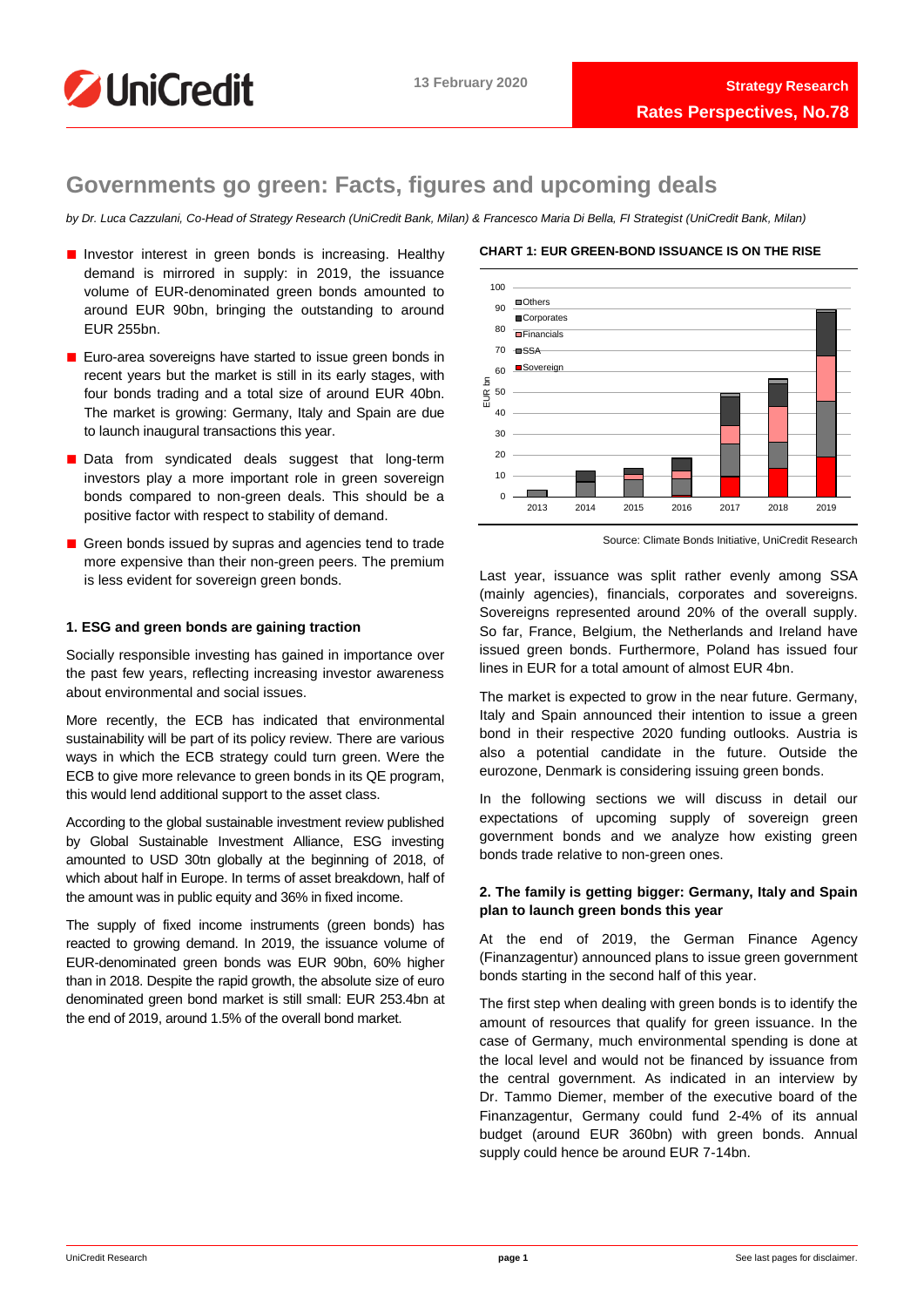

One crucial aspect for the German Finance Agency is that the introduction of the new instrument will not negatively affect the liquidity of existing securities. This could happen, for example, as a result of a reduced issuance amount on standard instruments to make room for the issuance of green bonds. At the same time, Germany aims to provide green investors with a mechanism that supports the liquidity of the new instrument.

To cope with these goals, Germany will issue green bonds via a twin-bond structure, which is different compared to other sovereign issuers. How does it work in practice?

Germany will issue a green bond with the same maturity and coupon (but different ISIN) of an already existing and liquid plain-vanilla bond. Each time the green bond is issued, Finanzagentur will also issue an equivalent amount of the regular bond, which it will retain in full.

The retained amount might be used by Finanzagentur in case of shortage in the regular bond to provide liquidity on a temporary basis. At the same time, Finanzagentur will stand ready to buy the green bond from investors. This will ensure the presence of a buyer in case the new asset class is not liquid enough or demand remains weak.

In a nutshell, the twin-bond mechanism should contribute to preserving the liquidity of traditional bonds and enhancing the pricing of green bonds.

Germany has not yet specified the maturity of its first green bond; we expect the first issue to be in 10Y area, as this is the most liquid across the curve.

One question is whether Eurex would consider green bonds as eligible for delivery. For the time being, this is still being assessed. We note that, if demand for green bonds is healthy enough, they would be unlikely to become cheapest-to-deliver (CTD) even if they are included in the basket of deliverables. Unfortunately, there are not many sovereign bonds outstanding in the eurozone; thus, a comparison to other jurisdictions with respect to deliverability is not possible.

With time, Finanzagentur might issue additional green bonds to build an entire green curve. Extra-long green benchmarks, which are expected to meet abundant demand from pension funds, are unlikely to be issued before 2021.

Further details will probably become available in the next few months.

As stated in its 2020 funding guidelines, Italy plans to start issuing green bonds this year. The amount of green-bond issuance will be proportional to public projects that have a positive environmental impact. In this respect, Italy is carrying out an analysis of public expenditures to identify items and expenses that may be eligible for green projects. Italy is also envisaging an external certification mechanism for such expenses and projects. The timing and maturity of the new instruments will be determined after extensive discussion with the key market players.

The Spanish treasury is also planning the launch of its inaugural green bond in 2020. In this regard, a specific Green Bond Framework will be designed to best support new issuance. In terms of maturity, the Spanish Treasury aims to issue bonds with long maturities and with a sufficient size to provide the appropriate liquidity conditions.

## **3. Green Sovereign bonds in the eurozone: state of the art**

As of February 2020, we count four bonds issued by sovereigns in the eurozone, for a total outstanding amount of EUR 42bn. All these bonds were originally issued via syndication and were tapped via regular auctions. The OAT Jun39 was tapped once (June 2018) via syndication.

The original maturity of sovereign green bonds ranges between 10 years and 20 years. This reflects investor preference as well as the fact that projects that back these bonds tend to be long-term in nature.

|  | TABLE 1: OUTSTANDING GREEN GOVERNMENT BONDS |  |
|--|---------------------------------------------|--|
|  |                                             |  |

| Country           | <b>France</b> | <b>Belgium</b> | Ireland            | <b>Netherlands</b> |
|-------------------|---------------|----------------|--------------------|--------------------|
| <b>Bond</b>       | OAT Jun39     | OLO Apr33      | <b>IRISH Mar31</b> | DSL Jan40          |
| Amt. (EUR bn)     | 22.7          | 6.9            | 5.0                | 7.4                |
| Cpn               | 1.75          | 1.25           | 1.35               | 0.50               |
| Issue date        | 31-Jan-17     | 5-Mar-18       | 17-Oct-18          | 23-May-19          |
| Maturity          | 25-Jun-39     | 22-Apr-33      | 18-Mar-31          | 15-Jan-40          |
| Original maturity | 22            | 15             | 12                 | 21                 |
| Residual life     | 19            | 13             | 11                 | 20                 |
| No. of taps       | 8             | 3              |                    |                    |

Source: Bloomberg, UniCredit Research

The overall amount of outstanding green government bonds is still modest, especially if compared with other market segments in the eurozone (agencies and supras).

Further indication on the relative development of the various market segments is the ratio between the outstanding of green and non-green bonds. We use iBoxx indices as a reference.

Chart 2 shows that sovereigns have so far been less active compared to other issuers, with green issues representing less than 1% of the outstanding stock.

Importantly, the room for market growth is potentially very large: to reach a ratio of green/non-green in line with that of agencies and supras, eurozone sovereigns would have to issue nearly EUR 100bn in green bonds.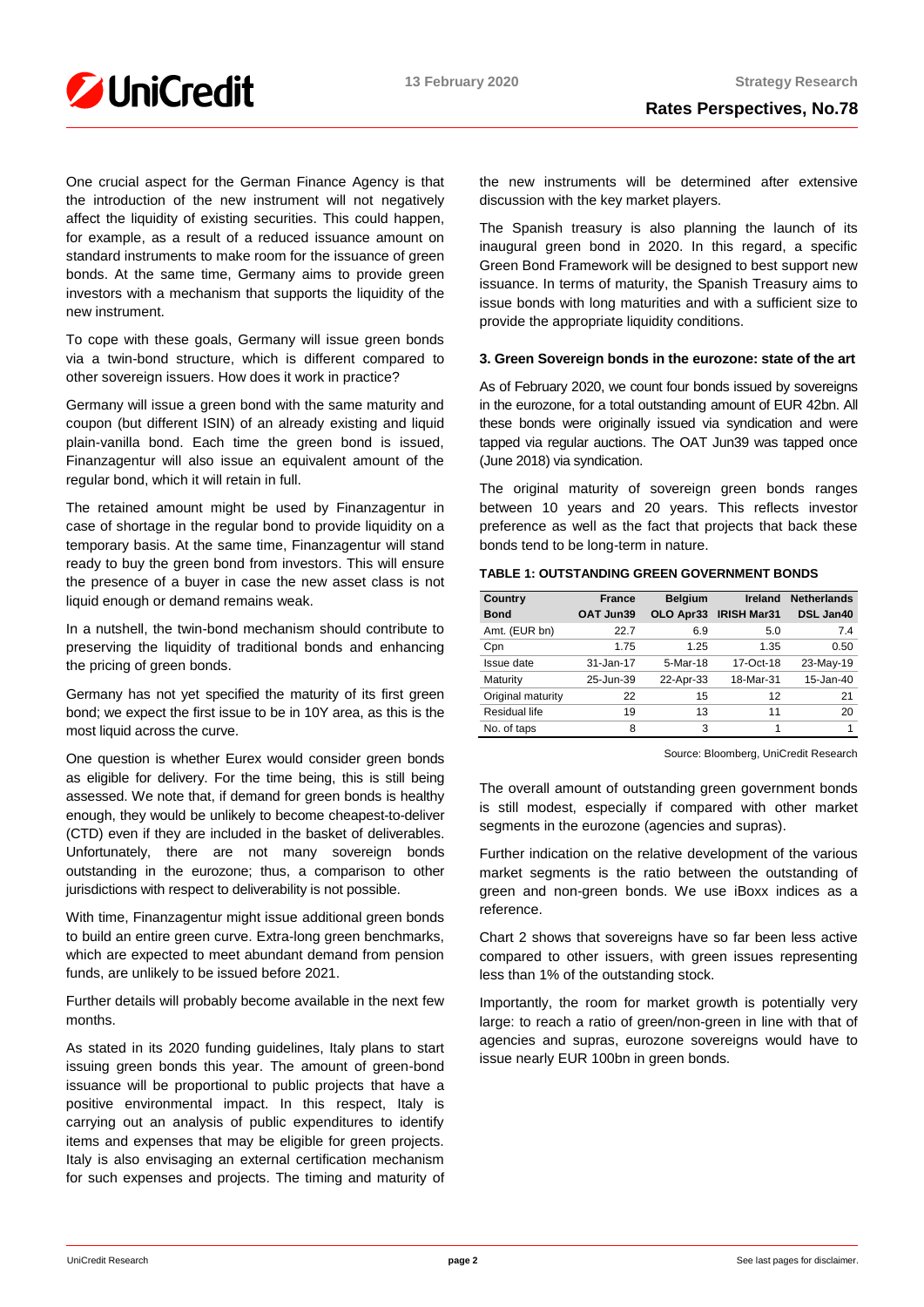

## **CHART 2: LEADERS AND LAGGARDS IN GREEN BONDS**

The chart shows, for each issuer segment, the ratio of amount outstanding of green vs. non-green bonds from iBoxx indices

## **4. Buyers of green EGBs: what we can learn from syndicated deals**

The green EGBs currently traded were initially issued via a syndicated deal. Statistics relating to the allotment of these deals are a good starting point to analyze how and whether demand for green EGBs differs from that for conventional government bonds.

The starting point is to identify two deals that have as many characteristics in common as possible except for the green label. In our exercise, we compare the green bond allotment with the average of two syndicated deals from the same issuer.

An important caveat to bear in mind is that, as is typical for syndicated deals, such statistics refer to the allotment and, while they should reflect demand, they do not mirror it perfectly.

The table below depicts the difference in the allotment of green bonds relative to standard EGBs.

## **TABLE 2: GREEN VS. NORMAL BONDS' ALLOTMENT**

| Country                 | <b>France</b> | <b>Belgium</b> | <b>Ireland</b>     | <b>Netherlands</b> |  |
|-------------------------|---------------|----------------|--------------------|--------------------|--|
| Bond                    | OAT Jun39     | OLO Apr33*     | <b>IRISH May31</b> | DSL Jan40          |  |
| <b>Issue date</b>       | 24 Jan 2017   | 25 Feb 2018    | 9 Oct 2018         | 20 May 2019        |  |
| Geographical allocation |               |                |                    |                    |  |
| Domestic                | 20%           |                | -6%                | 17%                |  |
| Germany                 | -9%           |                | 3%                 | 4%                 |  |
| Other EU                | 10%           | 6%             | 16%                | $-4%$              |  |
| UK                      | $-15%$        | -5%            | $-10%$             | $-13%$             |  |
| US & others             | -6%           | -1%            | $-3%$              | $-5%$              |  |
| Investor allocation     |               |                |                    |                    |  |
| InCo                    | 16%           | 14%            | 3%                 | 20%                |  |
| AM                      | 2%            | $0\%$          | 5%                 | 3%                 |  |
| <b>Banks</b>            | $-3%$         | $-13%$         | $-2%$              | $-14%$             |  |
| <b>Officials</b>        | -6%           | 11%            | $-1%$              | -6%                |  |
| HF                      | $-9%$         | $-12%$         | $-5%$              | $-3%$              |  |

\*The shares allotted to eurozone investors are combined

Source: eurozone DMOs, UniCredit Research

The first point to highlight is that UK and US investors are represented less in green bonds compared to plain-vanilla benchmarks. This probably reflects a lower presence of hedge funds in these deals but more broadly the fact that green investing is more popular in Europe than in the US. Indeed, European investors tend to be relatively more represented in green bonds than in plain-vanilla ones.

Compared to non-green bonds, insurance companies have been more active investors, by a significant share, given that their relatively long investment horizon matches the relatively long maturity of green bonds. Banks, in contrast, have been less active investors. To sum up, looking at these statistics, we deduce that the investor base of green bonds tends to be more stable as domestic and long-term investors play a more significant role than for normal syndicated deals.

## **5. Green EGBs: how they trade relative to non-green**

There are several elements that affect green-bond pricing in such a way that they may trade at different levels compared to regular bonds with similar tenor. The magnitude of this "green premium/discount" is influenced by the following:

- **Demand for green paper:** as the number of investment funds with a specific mandate to invest in sustainable assets is increasing, we are facing a situation of potential excess demand. This is likely to make green bonds richer than normal bonds.
- **Liquidity level**: the relatively high presence of real-money investors with a buy-and-hold approach may negatively affect liquidity. In fact, the high presence of buy-and-hold investors makes it more difficult to buy the securities in the secondary market, reduces trading and makes it more difficult to arbitrage the curve. This could lead to a cheapening bias for green bonds.

Source: iBoxx, UniCredit Research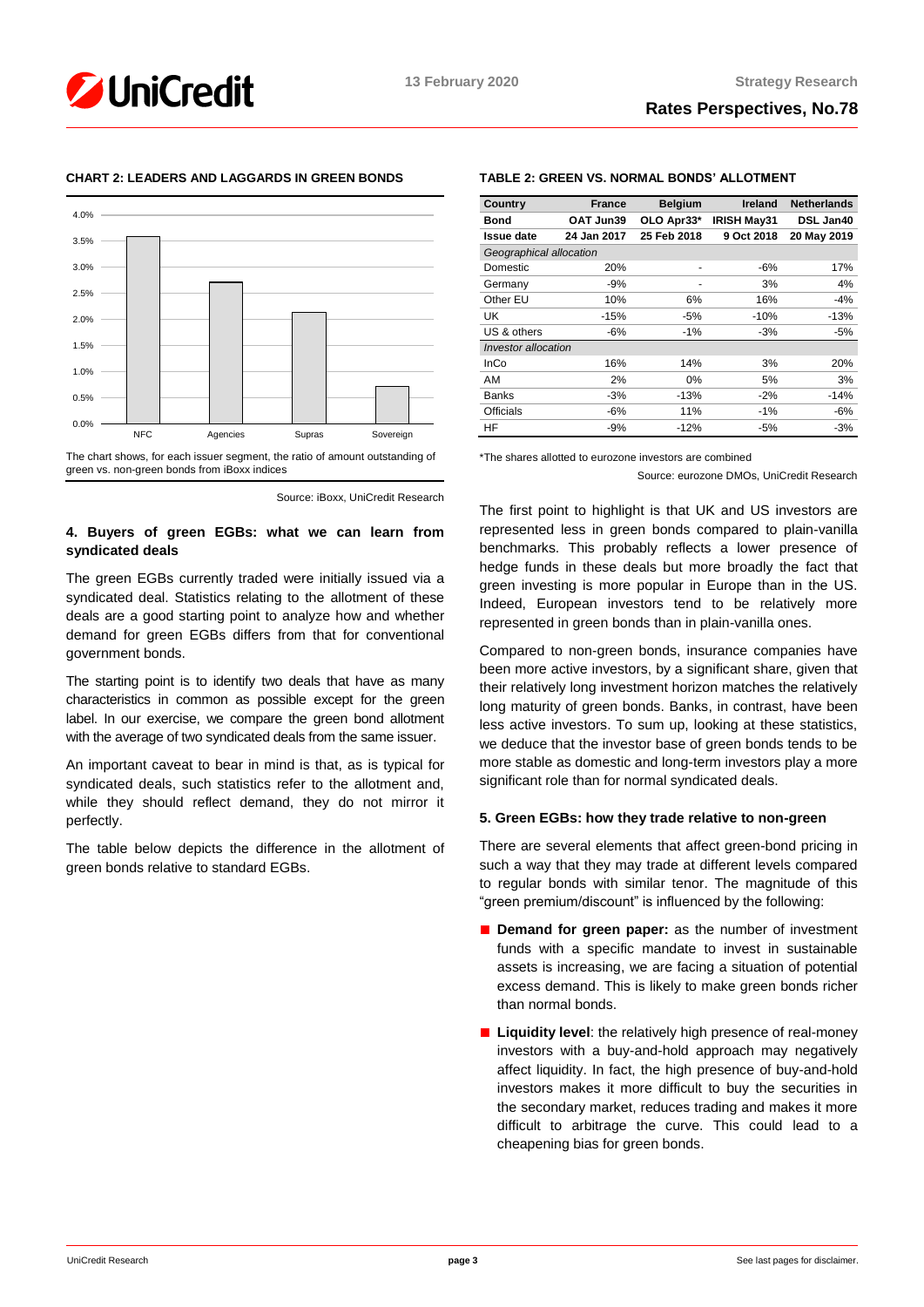

There is, however, a flip side: if green bonds are likely to be easy to sell, they would offer low liquidity for buyers but high liquidity for sellers, a feature that is desirable for investors.

■ **Price stability:** a more stable investor base should contribute to keeping volatility subdued.

Chart 3 shows the premium in Z-spread versus the respective curve for a number of green bonds.

Empirically, we observe that most green bonds trade more expensive compared to their non-green peers. This is especially the case for supranationals and agencies, while for sovereign bonds the premium tends to be smaller. The chart also suggests that there is no visible relation between the premium offered by green bonds and their maturity.

### **CHART 3: GREEN BONDS TEND TO TRADE RICH RELATIVE TO THEIR NON-GREEN PEERS**



Source: Bloomberg, UniCredit Research

Chart 3 shows what the green vs. non-green pricing looks like currently. It would also be interesting to analyze the historical behavior of the premium to get a better understanding of how it has evolved over time.

Although the green EGB market is still young, we already have some examples that can offer an interesting guideline with respect to how the pricing of green Bunds might differ from normal Bunds.

Chart 4 shows the premium relative to the OAT curve for the French green bond (Z-spread of OAT 1.75% Jun39 vs. interpolation of OAT Oct38 and OAT Apr41).





Source: Bloomberg, UniCredit Research

As shown in the chart above, in its early stages, the green bond was trading with a very high premium relative to the French curve. After the first few months, the premium has settled at +/- 1bp area versus the OAT curve. More recently, the green OAT has again become slightly expensive relative to the curve.

SSAs have been more active in issuing green bonds and, although SSA markets are somewhat different from EGB markets, especially in terms of liquidity and depth, a comparison of pricing of green vs. non-green SSA bonds may help shed further light on pricing.

Chart 5 shows the Z-spread difference between two green/non-green pairs (EIB, KfW and NRW bank). Although in both cases the green bonds are longer, they have been trading consistently richer in terms of Z-spread. This is an indication that, in the case of SSA bonds, investors are willing to receive a lower yield to hold a green investment and that demand for ESG assets has more than offset potential liquidity issues.

## **CHART 5: SPREAD GREEN VERUS NON-GREEN BONDS**



Source: Bloomberg, UniCredit Research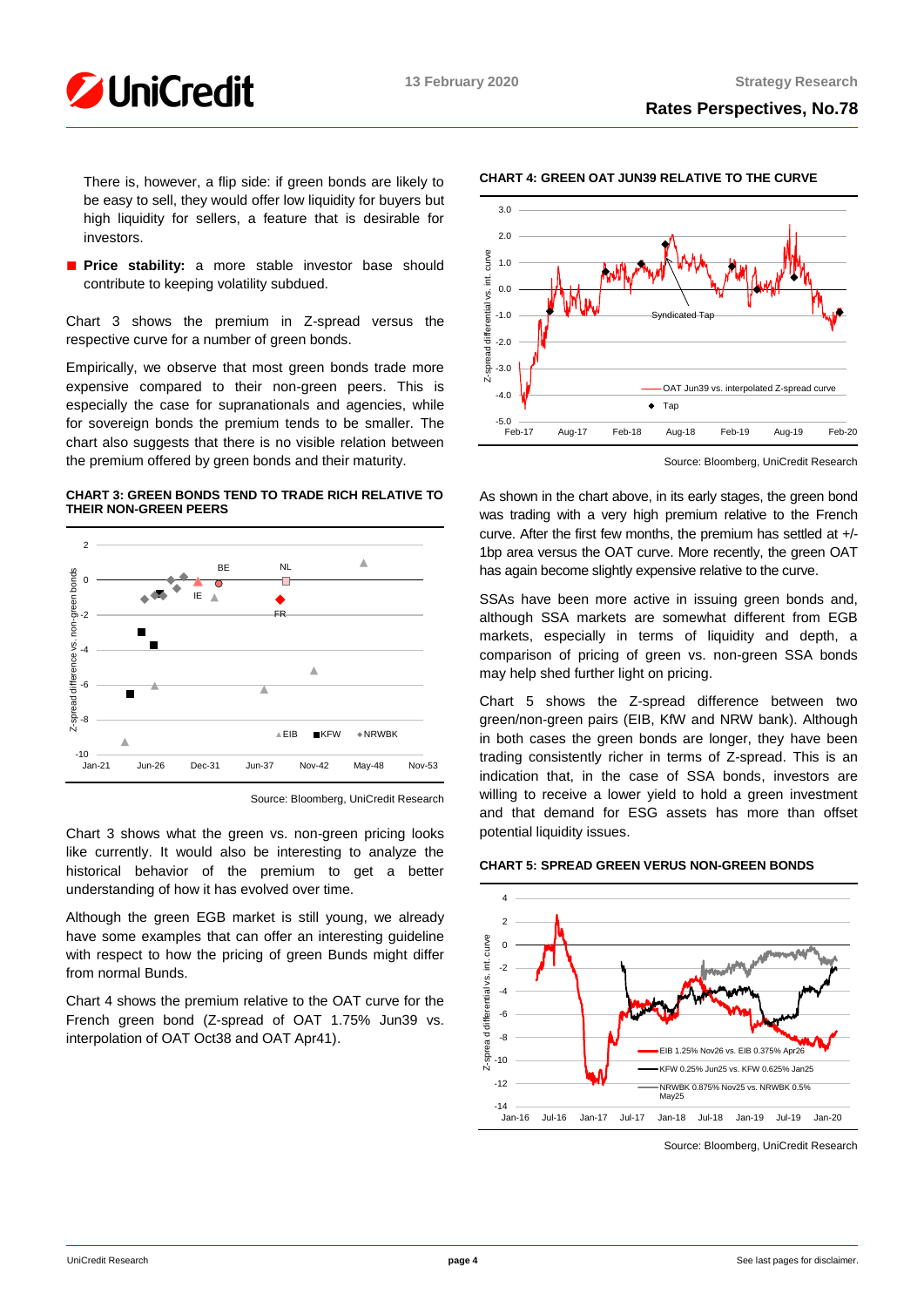To sum up: within SSAs, green bonds tend to trade significantly richer than non-green bonds. Sovereign green bonds also trade expensive relative to non-green bonds, although the premium is relatively small. This may serve as an indication that up-coming new green government bonds.

## **6. A look at investor size**

In this section, we look at how demand for green financial products has evolved in recent years. Increasing interest in socially responsible investment (SRI) is reflected in a growing amount of products offered to investors and an increasing level of assets under management.

According to a report by Global Sustainable Investment Alliance, sustainable investments amounted to USD 30tn at the beginning of 2018, thereof almost 50% in Europe and about one third in the US. The report indicates that sustainable investment in Europe represents about 50% of total managed assets, a larger proportion compared to the US.

Public equity accounts for the lion's share and fixed income ranks second with a share of global allocation of 36%.

Performance of green bonds can be tracked with the Bloomberg-Barclays MSCI Global Green Bond Index. There is also a convenient sub-index with a specific focus on Europe.

## **TABLE 3: BLOOMBERG BARCLAYS MSCI GREEN BOND INDICES**

| Index                                 | <b>BBG ticker</b> | Dur. | <b>Market</b><br>cap | # bonds | $Y_{.}$ t.w. |
|---------------------------------------|-------------------|------|----------------------|---------|--------------|
| Global Green Bond Index               | <b>GBGLTRUU</b>   | 77   | 359                  | 457     | 0.74         |
| Global Green Bond Index<br><b>EUR</b> | <b>GBEUTREU</b>   | 88   | 212                  | 246     | 0.15         |
| Global Green Bond Index<br>EUR capped | 133869EU          | 84   | 172                  | 197     | O 13         |

Source: Bloomberg, UniCredit Research

The index breakdown by issuer type is as follows:

**CHART 6: BLOOMBERG-BARCLAYS MSCI GLOBAL GREEN BOND INDEX**



Others include green bonds issued by Financial institutions & Non-financial institutions

Source: Bloomberg, UniCredit Research

## **Authors**

#### **Dr. Luca Cazzulani**

Co-Head of Strategy Research, FI Strategist (UniCredit Bank, Milan) +39 02 8862-0640[, luca.cazzulani@unicredit.eu](mailto:luca.cazzulani@unicredit.eu)

#### **Francesco Maria Di Bella**

FI Strategist (UniCredit Bank, Milan) +39 02 8862-0850[, francescomaria.dibella@unicredit.eu](mailto:francescomaria.dibella@unicredit.eu)

#### **Editor**

## **Dr. Luca Cazzulani**

Co-Head of Strategy Research, FI Strategist (UniCredit Bank, Milan) +39 02 8862-0640[, luca.cazzulani@unicredit.eu](mailto:luca.cazzulani@unicredit.eu)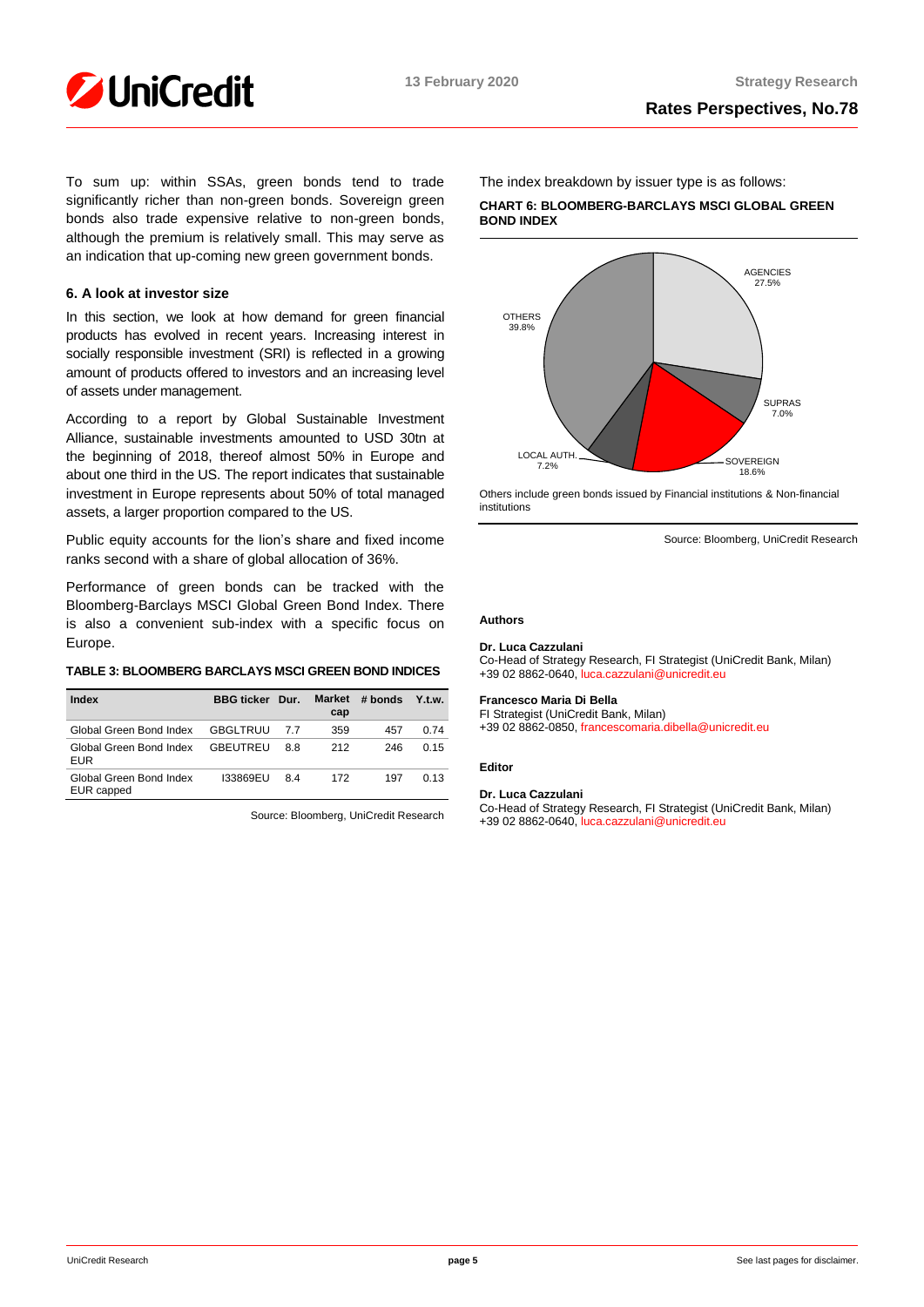

## **Rates Perspectives, No.78**

## **Previous editions of Rates Perspectives**

- [»](https://www.research.unicredit.eu/DocsKey/fxfistrategy_docs_2020_175729.ashx?EXT=pdf&KEY=KZGTuQCn4lsvclJnUgseVFcI2-vTFR2nD3IxnL2-DMsUkYgH9VwtEQ==&T=1) A deep dive into Austria´s government bond market 23 January 2020
- [»](https://www.research.unicredit.eu/DocsKey/fxfistrategy_docs_2020_175593.ashx?EXT=pdf&KEY=KZGTuQCn4lsvclJnUgseVFcI2-vTFR2nXzQVTsg1IArUTJHz7ClnKQ==&T=1) Italy´s 2020 funding outlook and how to trade it 9 January 2020
- [»](https://www.research.unicredit.eu/DocsKey/fxfistrategy_docs_2019_175462.ashx?EXT=pdf&KEY=KZGTuQCn4lsvclJnUgseVEGHysWJl2Ns9AlMl_yM9fb41Glf-ynILQ==&T=1) Supply Outlook 2020: Still heavy activity at extra-long maturities 10 December 2019
- [»](https://www.research.unicredit.eu/DocsKey/fxfistrategy_docs_2019_175097.ashx?EXT=pdf&KEY=KZGTuQCn4lsvclJnUgseVEGHysWJl2NsalH1w8p3dPurdMMtjayMTw==&T=1) Estimating and discussing the term premium on German bonds 4 November 2019
- [»](https://www.research.unicredit.eu/DocsKey/fxfistrategy_docs_2019_174747.ashx?EXT=pdf&KEY=KZGTuQCn4lsvclJnUgseVEGHysWJl2NshFxQRxeXxVYxi2cgVzAqQQ==&T=1) BTPs caught between macro fundamentals and appetite for carry trades 2 October 2019
- [»](https://www.research.unicredit.eu/DocsKey/fxfistrategy_docs_2019_174503.ashx?EXT=pdf&KEY=KZGTuQCn4lsvclJnUgseVEGHysWJl2NsCFMwr5HzJ17_YmUeW60-Ag==&T=1) ILBs pay higher Z-spreads than nominal bonds: We discuss the main drivers 11 September 2019
- [»](https://www.research.unicredit.eu/DocsKey/fxfistrategy_docs_2019_173046.ashx?EXT=pdf&KEY=KZGTuQCn4lsvclJnUgseVEGHysWJl2NsYmN8grxHaGuMlNiR5FCG-Q==&T=1) ECB´s QE 2: Number crunching and trade ideas 24 July 2019
- [»](https://www.research.unicredit.eu/DocsKey/fxfistrategy_docs_2019_172874.ashx?EXT=pdf&KEY=KZGTuQCn4lsvclJnUgseVEGHysWJl2NsU6w4VN1R8ufrSpaKVsG8hw==&T=1) BTPi breakeven curve: Too flat and too low 10 July 2019
- [»](https://www.research.unicredit.eu/DocsKey/fxfistrategy_docs_2019_172612.ashx?EXT=pdf&KEY=KZGTuQCn4lsvclJnUgseVEGHysWJl2Ns2prJ4cLGo5kZAYkhTSIwiQ==&T=1) Spain: Still a periphery country, judging from its foreign investors´ base 17 June 2019
- [»](https://www.research.unicredit.eu/DocsKey/fxfistrategy_docs_2019_172362.ashx?EXT=pdf&KEY=KZGTuQCn4lsvclJnUgseVEGHysWJl2NsmV7mtWY1YutdeERi5OnkvA==&T=1) SOFR and SONIA derivative markets: Small in size but growing 24 May 2019
- [»](https://www.research.unicredit.eu/DocsKey/fxfistrategy_docs_2019_171193.ashx?EXT=pdf&KEY=KZGTuQCn4lsvclJnUgseVEGHysWJl2NsQ363zHJuO-4ubO81Q09WWw==&T=1) Flows of eurozone investors into USTs: another factor keeping UST real yields low 8 May 2019
- [»](https://www.research.unicredit.eu/DocsKey/fxfistrategy_docs_2019_170974.ashx?EXT=pdf&KEY=KZGTuQCn4lsvclJnUgseVEGHysWJl2NsRTomOaKjVl9lFV8OK8lXLA==&T=1) ECB tiering and money market rates: The devil is in the details 16 April 2019
- [»](https://www.research.unicredit.eu/DocsKey/fxfistrategy_docs_2019_170284.ashx?EXT=pdf&KEY=KZGTuQCn4lsvclJnUgseVEGHysWJl2NsEwG0xblWxFK9BVQAB4eryA==&T=1) Who are the foreign investors in Italian government debt? A breakdown by geography and institution 3 April 2019
- [»](https://www.research.unicredit.eu/DocsKey/fxfistrategy_docs_2019_170066.ashx?EXT=pdf&KEY=KZGTuQCn4lsvclJnUgseVEGHysWJl2NsNOWCS-vPqTdpZhijXIyJ5Q==&T=1) Bund-swap has lagged Schatz in cheapening: why we expect a correction 18 March 2019
- [»](https://www.research.unicredit.eu/DocsKey/fxfistrategy_docs_2019_169883.ashx?EXT=pdf&KEY=KZGTuQCn4lsvclJnUgseVEGHysWJl2Nsz9dXRsXwpAsZUUpCjW9eRw==&T=1) Keeping in place the Fed´s current monetary policy framework will likely benefit USTs 4 March 2019
- [»](https://www.research.unicredit.eu/DocsKey/fxfistrategy_docs_2019_169681.ashx?EXT=pdf&KEY=KZGTuQCn4lsvclJnUgseVEGHysWJl2NsvFsIe2gTc3YHhaYXz8CyMQ==&T=1) Euribor and ESTER: Where we stand, where we´re going 15 February 2019
- [»](https://www.research.unicredit.eu/DocsKey/fxfistrategy_docs_2019_168976.ashx?EXT=pdf&KEY=KZGTuQCn4lsvclJnUgseVEGHysWJl2NsBRIhGRL9OpCAofKNpRdbqw==&T=1) Our scorecard for EMU countries: A useful tool for detecting misalignments in EGBs valuations 30 January 2019
- [»](https://www.research.unicredit.eu/DocsKey/fxfistrategy_docs_2019_168690.ashx?EXT=pdf&KEY=KZGTuQCn4lsvclJnUgseVEGHysWJl2Ns6zwNCeXNSn5_WEAdcnzkSw==&T=1) Six years after the introduction of CACs in the eurozone: Analyzing the effect on pricing 10 January 2019
- [»](https://www.research.unicredit.eu/DocsKey/fxfistrategy_docs_2018_168081.ashx?EXT=pdf&KEY=KZGTuQCn4lsvclJnUgseVGkpNcRXR5-WdODblZpTi0A4RE9IYOSOOA==&T=1) Supply Outlook 2019: primary market activity to gradually shift to shorter maturities 6 December 2018
- [»](https://www.research.unicredit.eu/DocsKey/fxfistrategy_docs_2018_167651.ashx?EXT=pdf&KEY=KZGTuQCn4lsvclJnUgseVGkpNcRXR5-WLbIUypeIHxyD3rdrNgjwjg==&T=1) Scarcity of Bunds to keep real yields low 29 October 2018
- [»](https://www.research.unicredit.eu/DocsKey/fxfistrategy_docs_2018_167362.ashx?EXT=pdf&KEY=KZGTuQCn4lsvclJnUgseVGkpNcRXR5-W7gOokc4_UKGkd-Hy3Wx_vg==&T=1) Measuring rating expectations for BTPs 4 October 2018
- [»](https://www.research.unicredit.eu/DocsKey/fxfistrategy_docs_2018_167162.ashx?EXT=pdf&KEY=KZGTuQCn4lsvclJnUgseVGkpNcRXR5-WLonU6aW-riDJHVt4RBRKJQ==&T=1) Scarcity of Bunds (and safe eurozone paper) will remain an issue in 2019 17 September 2018
- [»](https://www.research.unicredit.eu/DocsKey/fxfistrategy_docs_2018_166735.ashx?EXT=pdf&KEY=KZGTuQCn4lsvclJnUgseVGkpNcRXR5-WJcyLXLDNCHrk_1IGoA85eQ==&T=1) CCTs: a good buying opportunity on a medium-term horizon 30 July 2018
- [»](https://www.research.unicredit.eu/DocsKey/fxfistrategy_docs_2018_165506.ashx?EXT=pdf&KEY=KZGTuQCn4lsvclJnUgseVGkpNcRXR5-WelAdBLCjwv2CsrEf1G_7vA==&T=1) ECB QE reinvestments: maturity matters 18 July 2018
- [»](https://www.research.unicredit.eu/DocsKey/fxfistrategy_docs_2018_165296.ashx?EXT=pdf&KEY=KZGTuQCn4lsvclJnUgseVGkpNcRXR5-Wl83fmK6epfPJRPrdFbpp8A==&T=1) ECB forward guidance: we like 5/30Y flatteners and sovereign credit-risk exposure 2 July 2018
- [»](https://www.research.unicredit.eu/DocsKey/fxfistrategy_docs_2018_165113.ashx?EXT=pdf&KEY=KZGTuQCn4lsvclJnUgseVGkpNcRXR5-WdMw8JSHF2Ih6d0UhMlk5iA==&T=1) Investing in USTs: to hedge or not to hedge? 18 June 2018
- [»](https://www.research.unicredit.eu/DocsKey/fxfistrategy_docs_2018_164967.ashx?EXT=pdf&KEY=KZGTuQCn4lsvclJnUgseVGkpNcRXR5-WLoNFhsvJBXHbE69WfFEurg==&T=1) Who holds the BTPs? Dissecting Italian public debt investor base 5 June 2018
- [»](https://www.research.unicredit.eu/DocsKey/fxfistrategy_docs_2018_164775.ashx?EXT=pdf&KEY=KZGTuQCn4lsvclJnUgseVGkpNcRXR5-WZF21zKfJuZ_5iLWWjJ2GpQ==&T=1) Italy funding, progress, cost and outlook: as good as it gets 17 May 2018
- [»](https://www.research.unicredit.eu/DocsKey/fxfistrategy_docs_2018_164589.ashx?EXT=pdf&KEY=KZGTuQCn4lsvclJnUgseVGkpNcRXR5-WHckxsj1laTH6N7QU0C6uzQ==&T=1) A model for POLGB yields 3 May 2018
- [»](https://www.research.unicredit.eu/DocsKey/fxfistrategy_docs_2018_164411.ashx?EXT=pdf&KEY=KZGTuQCn4lsvclJnUgseVGkpNcRXR5-W4Dmv9B6O0atd94s-0yUFlA==&T=1) 10Y BTP-SPGB spread: wide compared to fundamentals but convergence to fair value is tricky 19 April 2018
- [»](https://www.research.unicredit.eu/DocsKey/fxfistrategy_docs_2018_164242.ashx?EXT=pdf&KEY=KZGTuQCn4lsvclJnUgseVGkpNcRXR5-WFjPeFcDloA2Q8h6v6oWNhw==&T=1) T-LTRO II early repayments: why we are not concerned 5 April 2018
- [»](https://www.research.unicredit.eu/DocsKey/fxfistrategy_docs_2018_164099.ashx?EXT=pdf&KEY=KZGTuQCn4lsvclJnUgseVGkpNcRXR5-WK-s5y8Kxt0FmgxTPbhrZtA==&T=1) US 10Y fair value model part II: breakeven inflation 22 March 2018
- [»](https://www.research.unicredit.eu/DocsKey/fxfistrategy_docs_2018_163914.ashx?EXT=pdf&KEY=KZGTuQCn4lsvclJnUgseVGkpNcRXR5-W6uAyZrmo_juOWp31QBzAwQ==&T=1) Upside risks to the US term premium 8 March 2018
- [»](https://www.research.unicredit.eu/DocsKey/fxfistrategy_docs_2018_163795.ashx?EXT=pdf&KEY=KZGTuQCn4lsvclJnUgseVGkpNcRXR5-W31oteEsRkw-wRr-E75wyXQ==&T=1) US real yields are in line with our fair-value model 26 February 2018
- [»](https://www.research.unicredit.eu/DocsKey/fxfistrategy_docs_2018_163569.ashx?EXT=pdf&KEY=KZGTuQCn4lsvclJnUgseVGkpNcRXR5-WOwinUv5yvR4A_iRZMMXqUg==&T=1) Foreign ownership of EM local currency debt: trends, indices and effects on FX and yields 8 February 2018
- [»](https://www.research.unicredit.eu/DocsKey/fxfistrategy_docs_2018_163350.ashx?EXT=pdf&KEY=KZGTuQCn4lsvclJnUgseVGkpNcRXR5-WSfc0pL8-Nw1KrcsN90zewQ==&T=1) EUR-USD cross currency: no normalization in sight 25 January 2018
- [»](https://www.research.unicredit.eu/DocsKey/fxfistrategy_docs_2018_163165.ashx?EXT=pdf&KEY=KZGTuQCn4lsvclJnUgseVGkpNcRXR5-WizOxQ_qd2pKve_EGsME8pw==&T=1) Italy´s 2018 funding: how to trade it 11 January 2018
- [»](https://www.research.unicredit.eu/DocsKey/fxfistrategy_docs_2017_162876.ashx?EXT=pdf&KEY=KZGTuQCn4lsvclJnUgseVBaZnvdiHIQjhlAgRXaAk9xO-WbIBHzmug==&T=1) We prefer credit to duration risk, especially at the longer maturities 7 December 2017
- [»](https://www.research.unicredit.eu/DocsKey/fxfistrategy_docs_2017_162702.ashx?EXT=pdf&KEY=KZGTuQCn4lsvclJnUgseVBaZnvdiHIQj7kV9jp7KGvx_rQqXOlHcBw==&T=1) CEE rates are unlikely to spike in 2018 23 November 2017
- [»](https://www.research.unicredit.eu/DocsKey/fxfistrategy_docs_2017_162521.ashx?EXT=pdf&KEY=KZGTuQCn4lsvclJnUgseVBaZnvdiHIQjHP5HTV6m0S1CZt4h4v7Z7Q==&T=1) UST market: will foreign investors come to the rescue? 9 November 2017
- [»](https://www.research.unicredit.eu/DocsKey/fxfistrategy_docs_2017_162320.ashx?EXT=pdf&KEY=KZGTuQCn4lsvclJnUgseVBaZnvdiHIQj7vBnJBqFdLl3ZPdTI9qTEg==&T=1) Utilizing typical Bund futures trading patterns around major events 25 October 2017
- [»](https://www.research.unicredit.eu/DocsKey/fxfistrategy_docs_2017_162088.ashx?EXT=pdf&KEY=KZGTuQCn4lsvclJnUgseVBaZnvdiHIQjLG2elrHjRgNsVyg0ExmjEg==&T=1) Real natural rate (r\*) estimates suggest that 10Y real Bund yields and swap rates trade at ´absurdly´ low levels 12 October 2017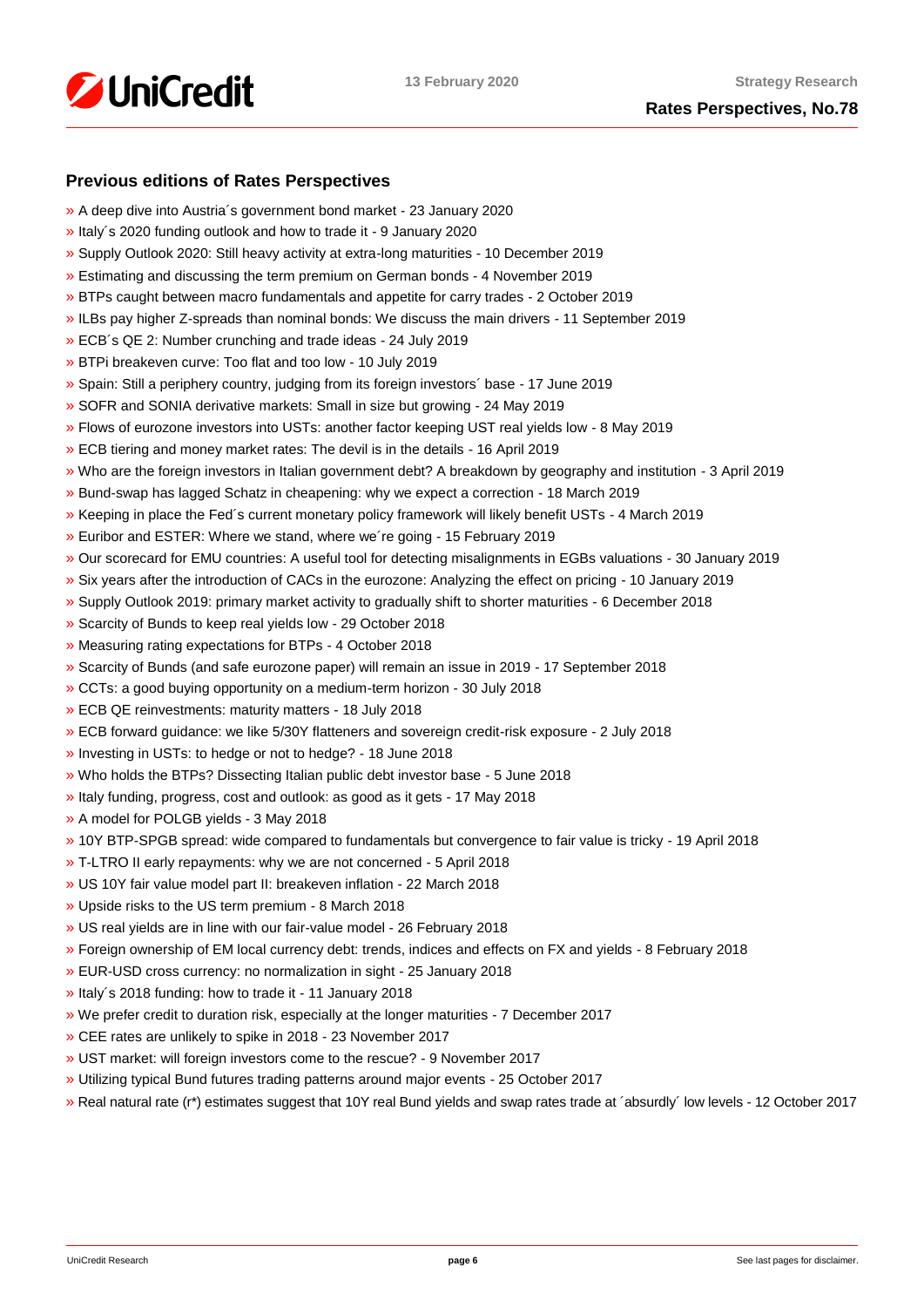

# **Legal Notices**

## **Glossary**

A comprehensive glossary for many of the terms used in the report is available on our website[: https://www.unicreditresearch.eu/index.php?id=glossary](https://www.unicreditresearch.eu/index.php?id=glossary)

#### **Disclaimer**

Our recommendations are based on information obtained from or are based upon public information sources that we consider to be reliable, but for the completeness and accuracy of which we assume no liability. All information, estimates, opinions, projections and forecasts included in this report represent the independent judgment of the analysts as of the date of the issue unless stated otherwise. We reserve the right to modify the views expressed herein at any time without notice. Moreover, we reserve the right not to update this information or to discontinue it altogether without notice. This report may contain links to websites of third parties, the content of which is not controlled by UniCredit<br>Bank. No liability is assumed for the

This report is for information purposes only and (i) does not constitute or form part of any offer for sale or subscription of or solicitation of any offer to buy or subscribe for any<br>financial, money market or investment for any financial, money market or investment instrument or any security nor (iii) as marketing material within the meaning of applicable prospectus law . The investment possibilities discussed in this report may not be suitable for certain investors depending on their specific investment objectives and time horizon or in the context of their overall<br>financial situation. The investments di adverse effect on the value of investments. Furthermore, past performance is not necessarily indicative of future results. In particular, the risks associated with an investment in the financial, money market or investment instrument or security under discussion are not explained in their entirety.

This information is given without any warranty on an "as is" basis and should not be regarded as a substitute for obtaining individual advice. Investors must make their own determination of the appropriateness of an investment in any instruments referred to herein based on the merits and risks involved, their own investment strategy and their legal,<br>fiscal and financial position. As this docu of it shall form the basis of, or be relied on in connection with or act as an inducement to enter into, any contract or commitment whatsoever. Investors are urged to contact their bank's investment advisor for individual explanations and advice.

Neither UniCredit Bank AG, UniCredit Bank AG London Branch, UniCredit Bank AG Milan Branch, UniCredit Bank AG Vienna Branch, UniCredit Bank Austria AG, UniCredit Bulbank, Zagrebačka banka d.d., UniCredit Bank Czech Republic and Slovakia, ZAO UniCredit Bank Russia, UniCredit Bank Czech Republic and Slovakia Slovakia Branch,<br>UniCredit Bank Romania, UniCredit Bank AG New York Branch n (in negligence or otherwise) for any loss howsoever arising from any use of this document or its contents or otherwise arising in connection therewith.

This report is being distributed by electronic and ordinary mail to professional investors, who are expected to make their own investment decisions without undue reliance on this publication, and may not be redistributed, reproduced or published in whole or in part for any purpose.

This report was completed and first published on 13 February 2020 at 14:58.

#### **Responsibility for the content of this publication lies with:**

#### **UniCredit Group and its subsidiaries are subject to regulation by the European Central Bank**

a) UniCredit Bank AG (UniCredit Bank, Munich or Frankfurt), Arabellastraße 12, 81925 Munich, Germany, (also responsible for the distribution pursuant to §34b WpHG). Regulatory authority: "BaFin" – Bundesanstalt für Finanzdienstleistungsaufsicht, Marie-Curie-Str. 24-28, 60439 Frankfurt, Germany.

b) UniCredit Bank AG London Branch (UniCredit Bank, London), Moor House, 120 London Wall, London EC2Y 5ET, United Kingdom. Regulatory authority: "BaFin" –<br>Bundesanstalt für Finanzdienstleistungsaufsicht, Marie-Curie-Str. 2 regulatory status are available on request.

c) UniCredit Bank AG Milan Branch (UniCredit Bank, Milan), Piazza Gae Aulenti, 4 - Torre C, 20154 Milan, Italy, duly authorized by the Bank of Italy to provide investment services.

Regulatory authority: "Bank of Italy", Via Nazionale 91, 00184 Roma, Italy and Bundesanstalt für Finanzdienstleistungsaufsicht, Marie-Curie-Str. 24-28, 60439 Frankfurt, Germany. d) UniCredit Bank AG Vienna Branch (UniCredit Bank, Vienna), Rothschildplatz 1, 1020 Vienna, Austria. Regulatory authority: Finanzmarktaufsichtsbehörde (FMA), Otto-

Wagner-Platz 5, 1090 Vienna, Austria and subject to limited regulation by the "BaFin" – Bundesanstalt für Finanzdienstleistungsaufsicht, Marie-Curie-Str. 24-28, 60439 Frankfurt,<br>Germany. Details about the extent of our reg

e) UniCredit Bank Austria AG (Bank Austria), Rothschildplatz 1, 1020 Vienna, Austria. Regulatory authority: Finanzmarktaufsichtsbehörde (FMA), Otto-Wagner-Platz 5, 1090 Vienna, Austria

f) UniCredit Bulbank, Sveta Nedelya Sq. 7, BG-1000 Sofia, Bulgaria. Regulatory authority: Financial Supervision Commission (FSC), 16 Budapeshta str., 1000 Sofia, Bulgaria g) Zagrebačka banka d.d., Trg bana Josipa Jelačića 10, HR-10000 Zagreb, Croatia. Regulatory authority: Croatian Agency for Supervision of Financial Services, Franje Račkoga 6, 10000 Zagreb, Croatia

h) UniCredit Bank Czech Republic and Slovakia, Želetavská 1525/1, 140 92 Praga 4, Czech Republic. Regulatory authority: CNB Czech National Bank, Na Příkopě 28, 115 03 Praga 1, Czech Republic

i) ZAO UniCredit Bank Russia (UniCredit Russia), Prechistenskaya nab. 9, RF-119034 Moscow, Russia. Regulatory authority: Federal Service on Financial Markets, 9 Leninsky prospekt, Moscow 119991, Russia

j) UniCredit Bank Czech Republic and Slovakia, Slovakia Branch, Šancova 1/A, SK-813 33 Bratislava, Slovakia. Regulatory authority: CNB Czech National Bank, Na Příkopě 28, 115 03 Praha 1, Czech Republic and subject to limited regulation by the National Bank of Slovakia, Imricha Karvaša 1, 813 25 Bratislava, Slovakia. Regulatory authority: National<br>Bank of Slovakia, Imricha Karvaša 1, 813 25

k) UniCredit Bank Romania, Bucharest 1F Expozitiei Boulevard, 012101 Bucharest 1, Romania. Regulatory authority: National Bank of Romania, 25 Lipscani Street, 030031, 3rd District, Bucharest, Romania

l) UniCredit Bank AG New York Branch (UniCredit Bank, New York), 150 East 42nd Street, New York, NY 10017. Regulatory authority: "BaFin" – Bundesanstalt für Finanzdienstleistungsaufsicht, Marie-Curie-Str. 24-28, 60439 Frankfurt, Germany and New York State Department of Financial Services, One State Street, New York, NY 10004-1511 Further details regarding our regulatory status are available on request.

#### **ANALYST DECLARATION**

The analyst's remuneration has not been, and will not be, geared to the recommendations or views expressed in this report, neither directly nor indirectly.

All of the views expressed accurately reflect the analyst's views, which have not been influenced by considerations of UniCredit Bank's business or client relationships.

#### **POTENTIAL CONFLICTS OF INTERESTS**

You will find a list of keys for company specific regulatory disclosures on our websit[e https://www.unicreditresearch.eu/index.php?id=disclaimer.](https://www.unicreditresearch.eu/index.php?id=disclaimer)

#### **RECOMMENDATIONS, RATINGS AND EVALUATION METHODOLOGY**

You will find the history of rating regarding recommendation changes as well as an overview of the breakdown in absolute and relative terms of our investment ratings, and a note on the evaluation basis for interest-bearing evaluation basis for interest-bearing securities on our website https://www.unicreditre **ADDITIONAL REQUIRED DISCLOSURES UNDER THE LAWS AND REGULATIONS OF JURISDICTIONS INDICATED**

You will find a list of further additional required disclosures under the laws and regulations of the jurisdictions indicated on our website

#### https://www.unicreditresearch.eu/index.php?id=disclaimer.

 $F 19/3$